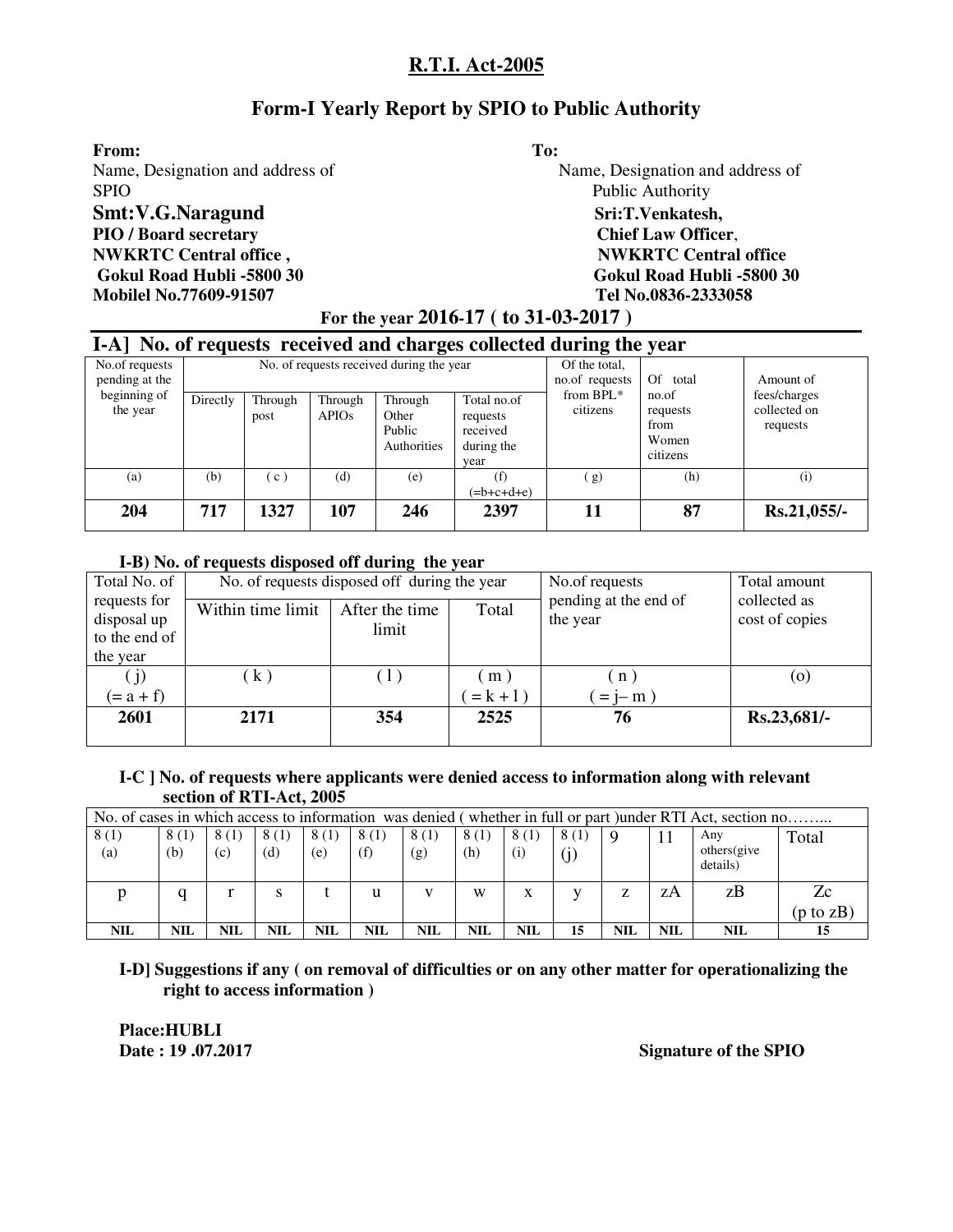# **Form-II -Yearly Report by First Appellate Authority to Public Authority**

#### **From To**

Name, Designation and address of First Name, Designation and address of Appellate Authority Public Authority

**Sri:T.Venkatesh, Sri:T.Venkatesh, Chief Law Officer, , Chief Law Officer, NWKRTC, Central Office** NWKRTC, Central Office **Gokul Road, HUBLI-580 030 Gokul Road, HUBLI-580 030 Tel No.0836- 2333058 Tel No. 0836-2333058**

# **For the year 2016-17 ( to 31-03-2017 )**

|               | II -A] No. of appeals under consideration and fees/charges collected if any |                               |                          |                |                   |               |             |  |  |  |  |  |  |
|---------------|-----------------------------------------------------------------------------|-------------------------------|--------------------------|----------------|-------------------|---------------|-------------|--|--|--|--|--|--|
| No.of         |                                                                             | No.of appeals received during |                          | Total for      | Of the total      | Of total      | Amount of   |  |  |  |  |  |  |
| pending at    |                                                                             | this year                     |                          | disposal up to | no. of            | no.of         | fees        |  |  |  |  |  |  |
| the beginning | Through                                                                     | Directly                      | Total                    | the end of the | appeals           | requests from | /charges if |  |  |  |  |  |  |
| of the year   | <b>APIO</b>                                                                 |                               | $= b + c$ )              | year           | from BPL*         | Women         | any,        |  |  |  |  |  |  |
|               |                                                                             |                               |                          | $(=a+d)$       | citizens          | citizens      | collected   |  |  |  |  |  |  |
|               |                                                                             |                               |                          |                |                   |               | during the  |  |  |  |  |  |  |
|               |                                                                             |                               |                          |                |                   |               | year on     |  |  |  |  |  |  |
|               |                                                                             |                               |                          |                |                   |               | appeals     |  |  |  |  |  |  |
| a)            | $\mathbf{b}$                                                                | $(c-)$                        | $\mathbf{d}^{\setminus}$ | e              | $\lceil f \rceil$ | g             | (h)         |  |  |  |  |  |  |
| 07            | 04                                                                          | 59                            | 63                       | 70             | 01                | <b>NIL</b>    | <b>NIL</b>  |  |  |  |  |  |  |

\* Below poverty line.

#### **II-B ] No. of appeals disposed off**

| No. of appeals disposalsed off during the year | Appeals pending at the<br>end of the year |                      |           |
|------------------------------------------------|-------------------------------------------|----------------------|-----------|
| With in the time limit                         | After the time limit                      | $=$ i $+$ i<br>Total | $= e - k$ |
|                                                |                                           |                      |           |
| 59                                             |                                           |                      |           |

#### **II-C] No. of appea1s where orders of SPIO denying access to information were upheld.**

No. of cases in which access to information was denied and orders of SPIO were upheld ( whether in full or part) under RTI Act, section no

| 111111100000001110 |            |            |            |            |            |            |            |            |      |            |            |             |       |
|--------------------|------------|------------|------------|------------|------------|------------|------------|------------|------|------------|------------|-------------|-------|
| 8(1)               | 8(1)       | 8(1)       | 8(1)       | 8(1)       | 8(1)       | 8(1)       | 8(1)       | 8(1)       | 8(1) | <b>g</b>   |            | Any         | Total |
| $\left( a\right)$  | (b)        | (c)        | (d)        | (e)        | (f)        | (g)        | (h)        | (i)        |      |            |            | others(give |       |
|                    |            |            |            |            |            |            |            |            |      |            |            | details)    |       |
| m                  | n          | о          |            |            |            |            |            | u          |      | W          | X          |             |       |
| <b>NIL</b>         | <b>NIL</b> | <b>NIL</b> | <b>NIL</b> | <b>NIL</b> | <b>NIL</b> | <b>NIL</b> | <b>NIL</b> | <b>NIL</b> | 11   | <b>NIL</b> | <b>NIL</b> | <b>NIL</b>  |       |

#### **II-D] Suggestions if any ( on removal of difficulties or on any other matter for operationalizing the right to access information )**

**Place:HUBLI** 

## **Date :19.07.2017 Signature of the Appellate Authority**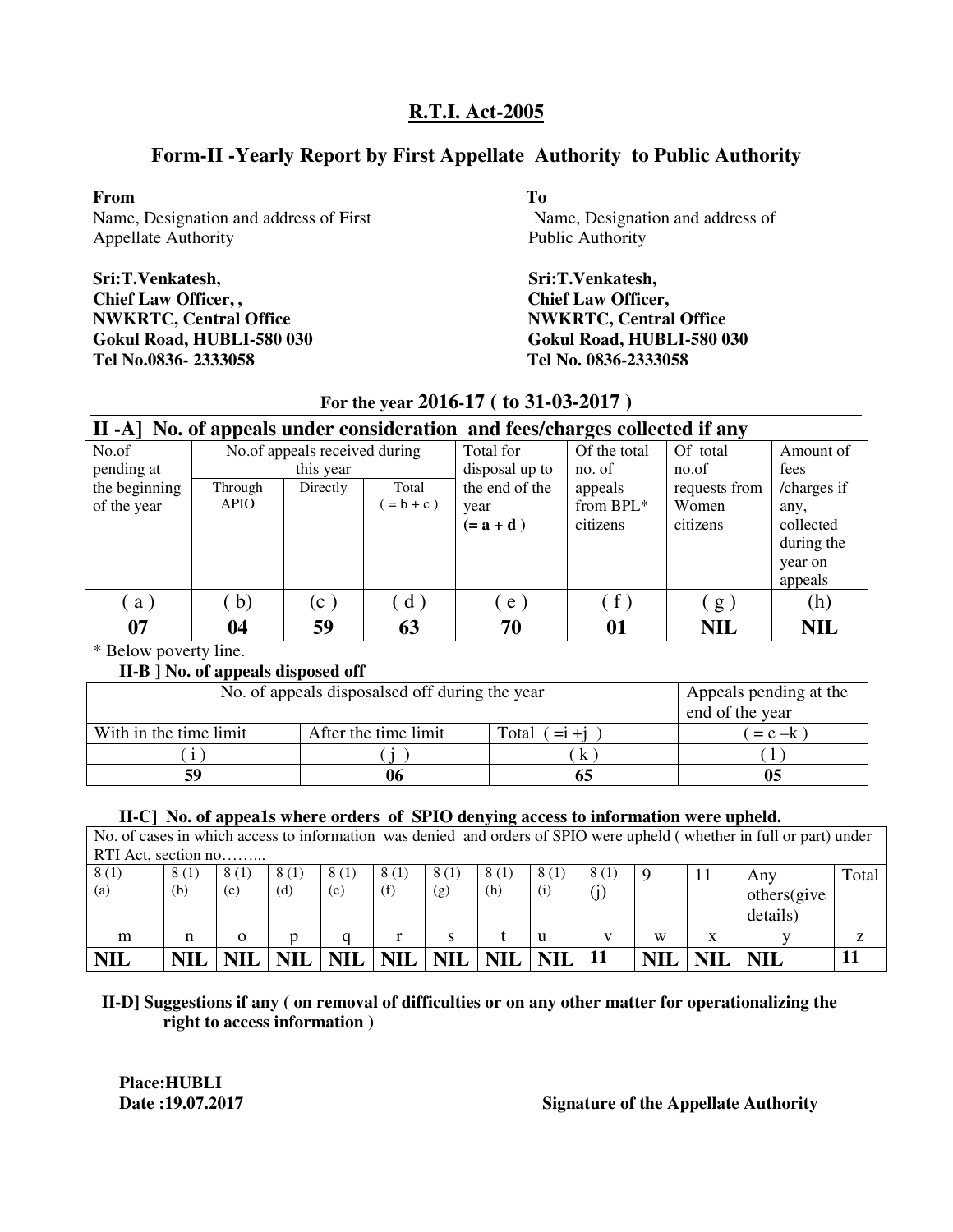#### **Form-III-Yearly Report by Public Authority to Department For the year 2016-17 ( to 31-03-2017 )**

| Tо                                                |
|---------------------------------------------------|
| Name, Designation and address of                  |
| Secretary / Principal Secretary of the Department |
| Dr   B Basavaraju, I.A.S                          |
| <b>Principal Secretary to Government,</b>         |
| <b>Transport Department M.S.Building</b>          |
| Bangaluru-560 001                                 |
| Tel No:080-22353912                               |
|                                                   |

#### **III-A ] Disposal of requests.**  Total No. of PIOs under the Public Authority No. of requests for disposal (pending at the beginning of the year plus received during the year) No. of requests disposed off during the year No. of requests pending at the end of the year Within the time limit After the time limit Total a b c d e  $(=c+d)$ f  $(=b-e)$ **70 2601 2171 354 2525 76**

#### **III-B] No.of requests where applicants were denied access to information whether in full or part along with relevant section of RTI Act,2005.**

| No.of cases in which access to information was denied(whether in full or part )under RTI Act section No |                          |      |             |                                                      |            |            |            |            |          |            |            |            |                                                    |       |
|---------------------------------------------------------------------------------------------------------|--------------------------|------|-------------|------------------------------------------------------|------------|------------|------------|------------|----------|------------|------------|------------|----------------------------------------------------|-------|
| 8(1)(a)                                                                                                 | 8(1)(b)                  |      | 8(1)(c)     | 8(1)(d)                                              | 8(1)(e)    | 8(1)(f)    | 8(1)(g)    | 8(1)(h)    | 8(1)(i)  | 8(1)(j)    | 9          | 11         | Others<br>(give)<br>details)                       | Total |
|                                                                                                         | h                        |      |             |                                                      | k          |            | m          | n          | $\Omega$ |            |            |            | S                                                  |       |
| <b>NIL</b>                                                                                              | <b>NIL</b><br><b>NIL</b> |      | <b>NIL</b>  | NIL                                                  | <b>NIL</b> | <b>NIL</b> | <b>NIL</b> | <b>NIL</b> | 15       | <b>NIL</b> | <b>NIL</b> | <b>NIL</b> | 15                                                 |       |
|                                                                                                         |                          |      |             | III-C] No.of First Appeals disposed of $(U/s 19(1))$ |            |            |            |            |          |            |            |            |                                                    |       |
| No.of $1st$                                                                                             |                          |      | Total No.of | No.of                                                |            | No.of      | Total      |            |          |            |            |            | No.appeals pending at the end of the year $(=b-e)$ |       |
| Appellate                                                                                               |                          |      | appeals for | appeals                                              |            | appeals    | No.appeals |            |          |            |            |            |                                                    |       |
| Authorities                                                                                             |                          |      | disposal    | disposed                                             |            | disposed   | disposed   |            |          |            |            |            |                                                    |       |
| under the public                                                                                        |                          |      | (pending at | off within                                           |            | off after  | $(=e+f)$   |            |          |            |            |            |                                                    |       |
| Authority                                                                                               |                          | the  |             | time limit                                           |            | time limit |            |            |          |            |            |            |                                                    |       |
| Sec.19(1)                                                                                               |                          |      | beginning   |                                                      |            |            |            |            |          |            |            |            |                                                    |       |
|                                                                                                         |                          | plus |             |                                                      |            |            |            |            |          |            |            |            |                                                    |       |

# (a) (b) (c) (d) (e)(=c+d) (f) 13 | 70 | 59 | 06 | 65 | 13 | 05

# **III-D] No. of appeals where orders of SPIO denying access to information were upheld.**

 III-D] Suggestions if any ( on removal of difficulties or on any other matter for operationalizing right to access information

|             |                                                                                                                |             |             |             | operationalizing right to access information |             |             |             |             |            |            |                                |            |
|-------------|----------------------------------------------------------------------------------------------------------------|-------------|-------------|-------------|----------------------------------------------|-------------|-------------|-------------|-------------|------------|------------|--------------------------------|------------|
|             | No. of cases in which orders denying access to information were upheld (whether in full or part) under section |             |             |             |                                              |             |             |             |             |            |            |                                |            |
| 8(1)<br>(a) | 8(1)<br>(b)                                                                                                    | 8(1)<br>(c) | 8(1)<br>(d) | 8(1)<br>(e) | 8(1)<br>(f)                                  | 8(1)<br>(g) | 8(1)<br>(h) | 8(1)<br>(i) | 8(1)<br>(j) |            | 11         | Any<br>others(give<br>details) | Total      |
|             |                                                                                                                |             |             |             |                                              | m           | n           | $\Omega$    |             |            |            |                                |            |
| <b>NIL</b>  | <b>NIL</b>                                                                                                     | <b>NIL</b>  | NIL         | <b>NIL</b>  | <b>NIL</b>                                   | <b>NIL</b>  | <b>NIL</b>  | <b>NIL</b>  | <b>NIL</b>  | <b>NIL</b> | <b>NIL</b> | <b>NIL</b>                     | <b>NIL</b> |

**place:HUBLI** 

received during the year)

**Date :19 .07.2017**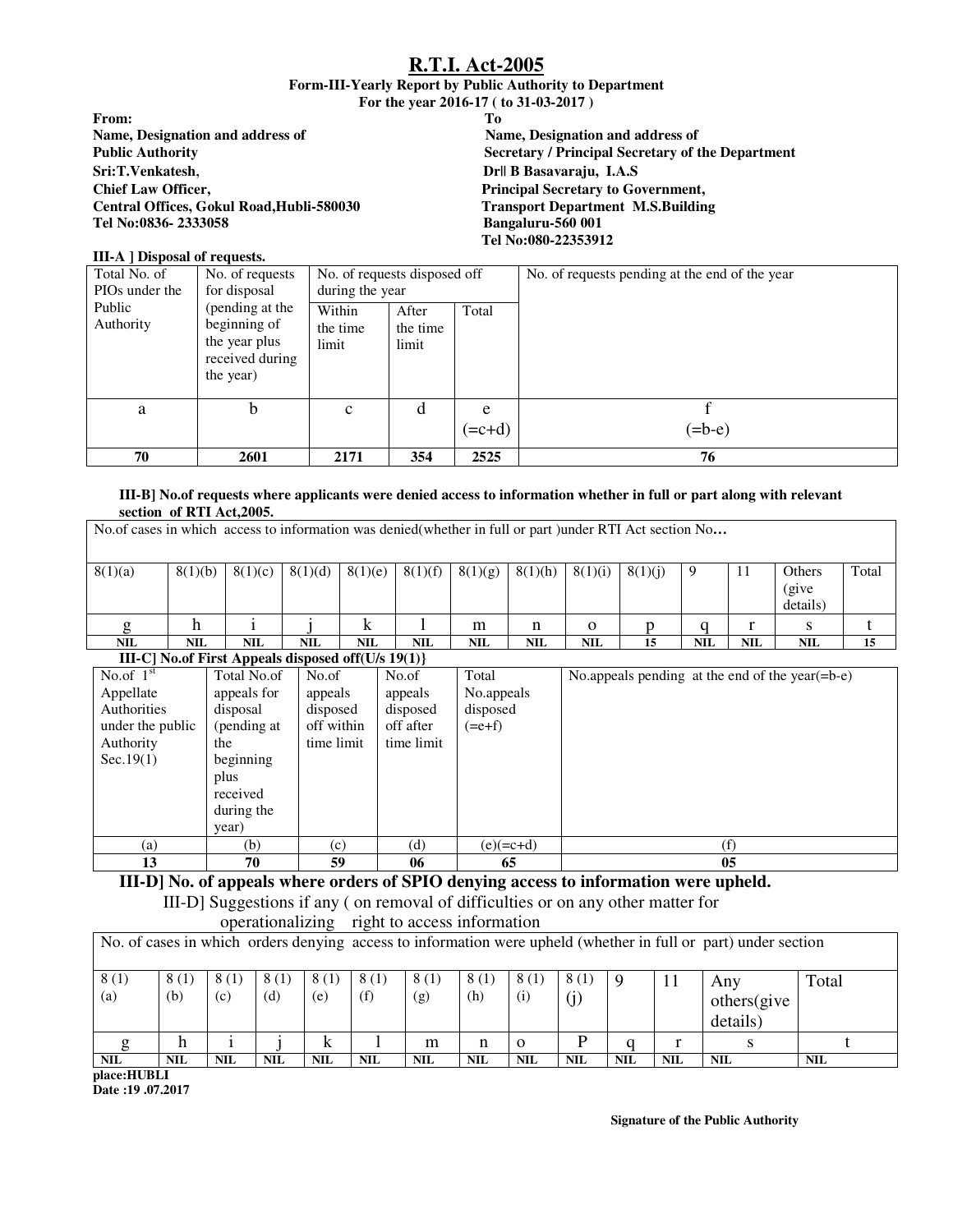**Form-IV-Yearly Report by Department to Karnataka Information Commission** 

From : To : The second second second second second second second second second second second second second second second second second second second second second second second second second second second second second sec **Dr|| B Basavaraju, I.A.S**<br> **Rate 2. Room No 346-347 3rd Floor**<br> **Principal Secretary to Government.** Gate 2. Room No 346-347 3rd Floor  **Principal Secretary to Government, Transport Department, M.S.Building , M.S.Building ,Bangaluru.560001**<br> **Bangaluru-560001 Tel No:080-22353912** Tel No.080-22371191  **Bangaluru-560001 Tel No:080-22353912 Tel No.080-22371191** 

|                | $\mu$ ) $\pi$ ) included upposed on and recs/ enarges concercu ( I ubile $\pi$ uthority wise) |                     |           |          |              |              |           |                 |  |  |  |  |  |  |
|----------------|-----------------------------------------------------------------------------------------------|---------------------|-----------|----------|--------------|--------------|-----------|-----------------|--|--|--|--|--|--|
| No. of PAs     | No. of                                                                                        | No. of requests for | Of the    | Of total | Amount       | Total<br>No. | Of the    | No. of requests |  |  |  |  |  |  |
| under the Dept | <b>PIOs</b>                                                                                   | disposal with the   | Total     | no.of    | of           | of           | total     | Pending         |  |  |  |  |  |  |
|                | under the                                                                                     | Public Authority    | Requests, | requests | fees/charges | requests     | disposed  | the end of the  |  |  |  |  |  |  |
|                | Public                                                                                        | (pending at the     | Requests  | from     | collected on | disposed     | no. of    | year with the   |  |  |  |  |  |  |
|                | Authority                                                                                     | beginning plus      | From BPL  | Women    | requests     | off          | requests  | Public          |  |  |  |  |  |  |
|                |                                                                                               | received during the | Citizens  | citizens | during       |              | disposed  | Authority       |  |  |  |  |  |  |
|                |                                                                                               | year)               |           |          | the year     |              | off after | $= 3 - 7$ )     |  |  |  |  |  |  |
|                |                                                                                               |                     |           |          |              |              | the time  |                 |  |  |  |  |  |  |
|                |                                                                                               |                     |           |          |              |              | limit     |                 |  |  |  |  |  |  |
|                |                                                                                               |                     |           |          |              |              |           |                 |  |  |  |  |  |  |
| <b>NWKRTC</b>  | 158                                                                                           | 2601                | 11        | 87       | Rs. 21055/-  | 2525         | 354       | 76              |  |  |  |  |  |  |

**[For the year 2016-17 ( Up-to the end of 31-03-2017) [IV-A] Request disposed off and fees/ charges collected ( Public Authority wise)** 

\* add more rows for public authorities as necessary

**IV-B] Public Authority wise no. of requests where access to information was denied ( whether in full or part) with relevant section of RTI Act, 2005** 

| Serial     |            |            |            |            |            |            |            |            |            |      |            |            | No. of cases in which access to information was denied (whether in full or part) under RTI Act section | Total |
|------------|------------|------------|------------|------------|------------|------------|------------|------------|------------|------|------------|------------|--------------------------------------------------------------------------------------------------------|-------|
| No.of      | no         |            |            |            |            |            |            |            |            |      |            |            | $(=11 +$                                                                                               |       |
| Public     | 8(1)       | 8(1)       | 8(1)       | 8(1)       | 8(1)       | 8(1)       | 8(1)       | 8(1)       | 8(1)       | 8(1) | 9          | 11         | Any                                                                                                    | $12+$ |
| Authority  | (a)        | (b)        | (c)        | (d)        | (e)        | (f)        | (g)        | (h)        | (i)        | (i)  |            |            | others(give                                                                                            | . +23 |
|            |            |            |            |            |            |            |            |            |            |      |            |            | details)                                                                                               |       |
|            |            |            |            |            |            |            |            |            |            |      |            |            |                                                                                                        |       |
|            |            |            |            |            |            |            |            |            |            |      |            |            |                                                                                                        |       |
|            |            |            |            |            |            |            |            |            |            |      |            |            |                                                                                                        |       |
| 10         |            | 12         | 13         | 14         | 15         | 16         | 17         | 18         | 19         | 20   | 21         | 22         | 23                                                                                                     | 24    |
| <b>NIL</b> | <b>NIL</b> | <b>NIL</b> | <b>NIL</b> | <b>NIL</b> | <b>NIL</b> | <b>NIL</b> | <b>NIL</b> | <b>NIL</b> | <b>NIL</b> |      | <b>NIL</b> | <b>NIL</b> | <b>NIL</b>                                                                                             |       |

#### **IV-C] Report by Department- Public Authority wise disposal of First Appeals**

| Serial        | No. of First | No. of          | No. of       | No. of appeals disposed | No. of Appeals Pending           |
|---------------|--------------|-----------------|--------------|-------------------------|----------------------------------|
| No. of Public | Appellate    | Appeals for     | appeals      | off after time limit    | at the end of the year $5-(6+7)$ |
| Authority     | Authorities  | disposal        | disposed     |                         |                                  |
|               | (FAAs)       | (pending)       | off within   |                         |                                  |
|               |              | at the          | the time     |                         |                                  |
|               |              | beginning plus  | limit        |                         |                                  |
|               |              | received during |              |                         |                                  |
|               |              | the year)       |              |                         |                                  |
|               |              |                 | <sub>0</sub> |                         |                                  |
| <b>NWKRTC</b> | 13           | 70              | 59           | 06                      | 05                               |

 **IV-D] Public Authority Wise no. of appeals where orders of PIO denying access to information were upheld with relevant section of RTI Act,2005.** 

| Serial     | No. of appeals in which orders of PIOs denying access to information were confirmed |                                                    |            |            |            |                  |            |            |            | Total     |     |            |             |    |
|------------|-------------------------------------------------------------------------------------|----------------------------------------------------|------------|------------|------------|------------------|------------|------------|------------|-----------|-----|------------|-------------|----|
| No.of      |                                                                                     | (whether in full or part) under RTI Act section no |            |            |            |                  |            |            |            |           |     |            |             |    |
| Public     |                                                                                     |                                                    |            |            | δ          |                  | x          |            |            |           |     | $\perp$    | Any         |    |
| Authority  |                                                                                     |                                                    |            |            |            | $\left(1\right)$ | (1)        |            |            |           |     |            | others(give |    |
|            | (a)                                                                                 | (b)                                                | (c)        | (d)        | (e)        | (f)              | (g)        | (h)        | (i)        | $\rm (j)$ |     |            | details)    |    |
|            |                                                                                     |                                                    |            |            |            |                  |            |            |            |           |     |            |             |    |
|            |                                                                                     |                                                    | 10         |            | 12         | 13               | 14         | 15         | 16         |           | 18  | 19         | 20          | 21 |
| <b>NIL</b> | NIL                                                                                 |                                                    | <b>NIL</b> | <b>NIL</b> | <b>NIL</b> | <b>NIL</b>       | <b>NIL</b> | <b>NIL</b> | <b>NIL</b> | 11        | NIL | <b>NIL</b> | <b>NIL</b>  |    |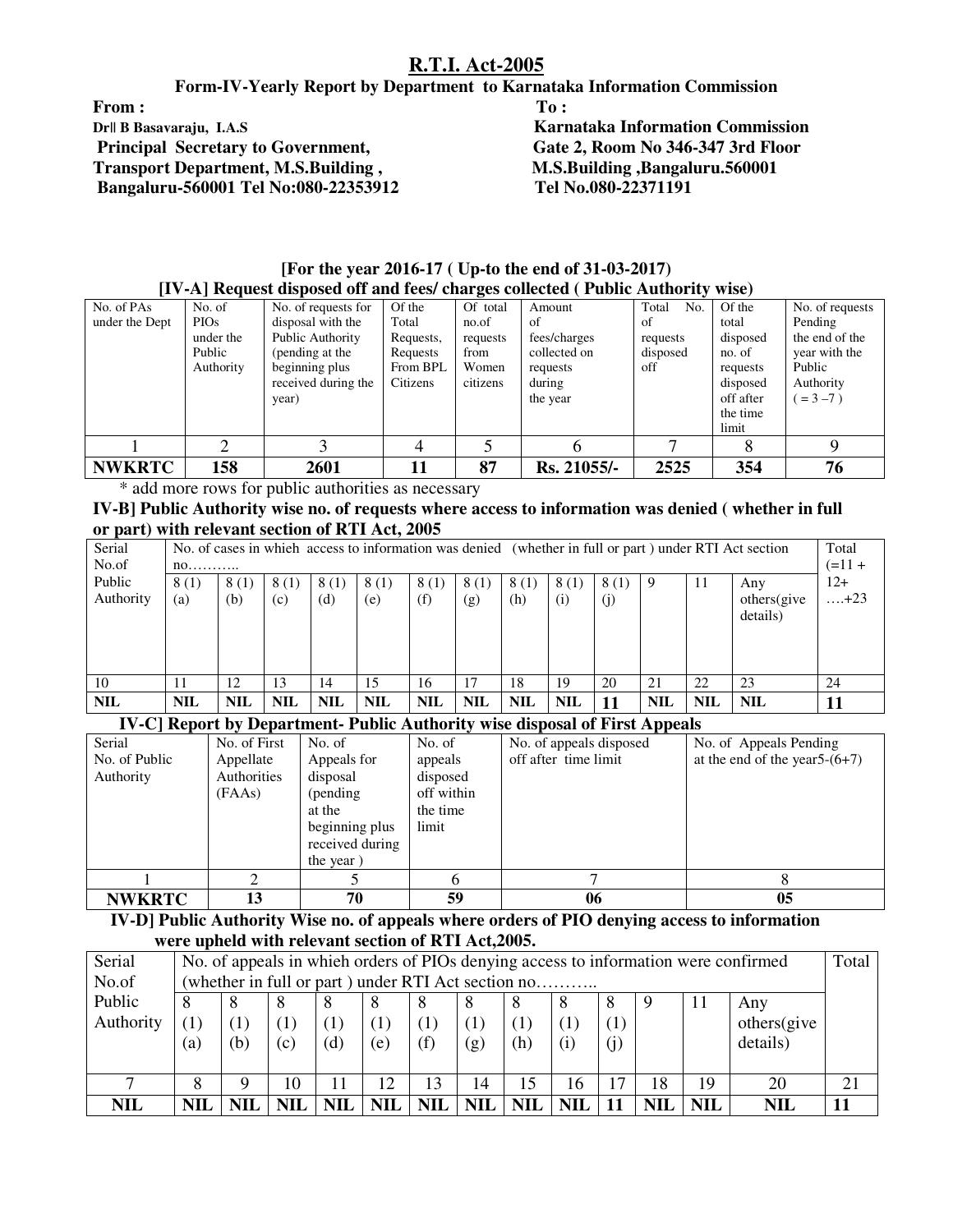| TV-E Classification of applications (Summary for chiffe Department) |                                                |                                                       |                                                                          |                                                             |                                                                                       |                          |                                                            |                                                                    |                                                                                           |  |
|---------------------------------------------------------------------|------------------------------------------------|-------------------------------------------------------|--------------------------------------------------------------------------|-------------------------------------------------------------|---------------------------------------------------------------------------------------|--------------------------|------------------------------------------------------------|--------------------------------------------------------------------|-------------------------------------------------------------------------------------------|--|
| Pendency @<br>the<br>beginning of<br>the year                       | No. of<br>Applications<br>received<br>directly | No. of<br>Applications<br>received<br>through<br>post | No. of<br>Applications<br>received<br>through<br>other APIO <sub>s</sub> | No. of<br>Applications<br>received<br>through<br>other PIOs | Total No. of<br>applications<br>for consideration<br>during the year<br>$(1+2+3+4+5)$ | No. of BPL<br>Applicants | Of total<br>no.of<br>requests<br>from<br>Women<br>citizens | No.of<br>Applica<br>tions<br>disposed<br>Off<br>during<br>the year | No.of<br>Applications<br>under RTI<br>Act pending<br>at the end of<br>the year<br>$(6-9)$ |  |
|                                                                     |                                                |                                                       | 4                                                                        |                                                             | n                                                                                     |                          |                                                            |                                                                    | 10                                                                                        |  |
| 204                                                                 | 717                                            | 1327                                                  | 107                                                                      | 246                                                         | 2601                                                                                  |                          | 87                                                         | 2525                                                               | 76                                                                                        |  |

\* add more rows for more public authorities as necessary

## **IV-E] Classification of applications ( Summary for entire Department )**

**IV-F] Classifications of appeals ( Summary for entire Department )** 

| Pendency @ the<br>beginning of the<br>year | No. of<br>appeals<br>received<br>directly | No. of<br>Appeals<br>received<br>trough APIO <sub>s</sub> | Total No. of<br>appeals<br>for consideration<br>during the year | No. of appeals<br>from BPL citizens<br>received<br>duriing the year | Of total<br>no.of<br>requests<br>from<br>Women<br>citizens | No. of appeals<br>Disposed off<br>during the<br>year | No. of appeals under<br>RTI Act pending at<br>the end of the year. |
|--------------------------------------------|-------------------------------------------|-----------------------------------------------------------|-----------------------------------------------------------------|---------------------------------------------------------------------|------------------------------------------------------------|------------------------------------------------------|--------------------------------------------------------------------|
|                                            |                                           |                                                           |                                                                 |                                                                     |                                                            |                                                      |                                                                    |
| 07                                         | 59                                        | 04                                                        | 70                                                              | 01                                                                  | <b>NIL</b>                                                 | 65                                                   | 0 <sub>5</sub>                                                     |

 **IV-G] Suggestions if any ( on removal of difficulties or on any other matter for operationalizing the right to access information )** 

**Place: HUBLI** 

#### **Signature of the Principal Secretary Transport Department**